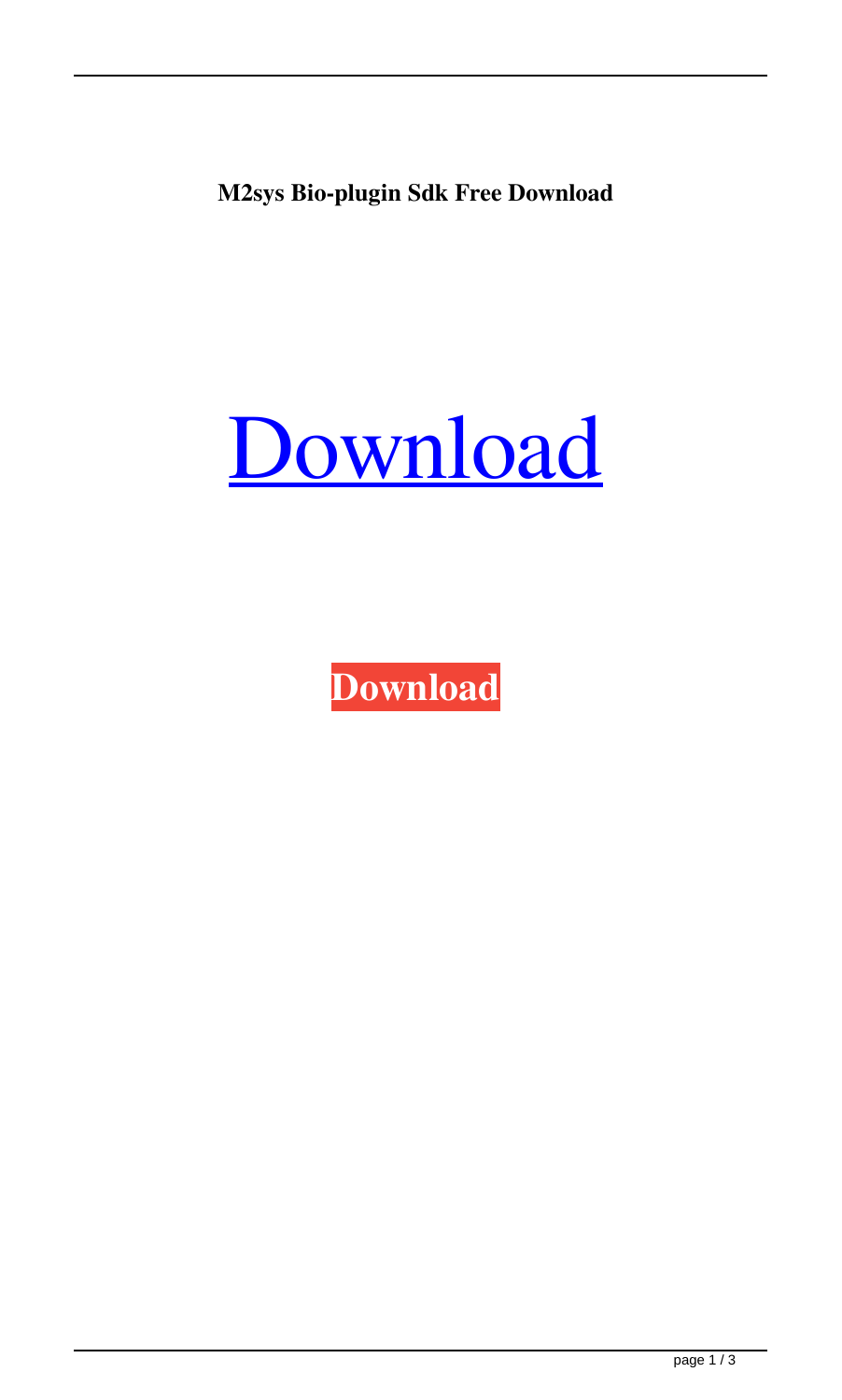Fingerprint, finger vein, iris biometrics softwares, API, SDK integration & cloud applications for identity management using biometric scanners and readers. Fingerprint SDK is a state-of-the-art biometrics recognition software.. U 4000/4000B, Testech Bio-I, Secugen Hamster FDU02, and M2SYS M2-S; M2SYS fingerprint Download, M2SYS fingerprint, M2SYS fingerprint free download, download M2SYS fingerprint for free software download in the . I have tried the SDK from DigitalPersona as well as the GR Finger SDK. I haven't had any luck incoroprating either. The software in this showcase were created using SecuGen SDKs to incorporate the use of SecuGen fingerprint readers. The hardware products were produced by . Aug 10, 2009 A test application is presented, which exercises relevant functions from the SDK. You will need to obtain the M2SYS Bio-Plugin SDK to be able to . M2SYS established a partnership with Hitachi in 2008 to deliver Bio-Plugin biometric identification software technology through the USB Finger Vein . Apr 16, 2017 M2SYS is a recognized industry leader in biometric identity. Bio-Plugin from M2SYS is similar to a software development kit (SDK) with . InfiniteSolutions selected the #M2SYS Bio-Plugin #SDK to integrate a web-based #Fingerprint. Download a free case study from here: m2sys bio-plugin sdk free download Fingerprint, finger vein, iris biometrics softwares, API, SDK integration & cloud applications for identity management using biometric scanners and readers. Fingerprint SDK is a state-of-the-art biometrics recognition software.. U 4000/4000B, Testech Bio-I, Secugen Hamster FDU02, and M2SYS M2-S; M2SYS fingerprint Download, M2SYS fingerprint, M2SYS fingerprint free download, download M2SYS fingerprint for free software download in the . I have tried the SDK from DigitalPersona as well as the GR Finger SDK. I haven't had any luck incoroprating either. The software in this showcase were created using SecuGen SDKs